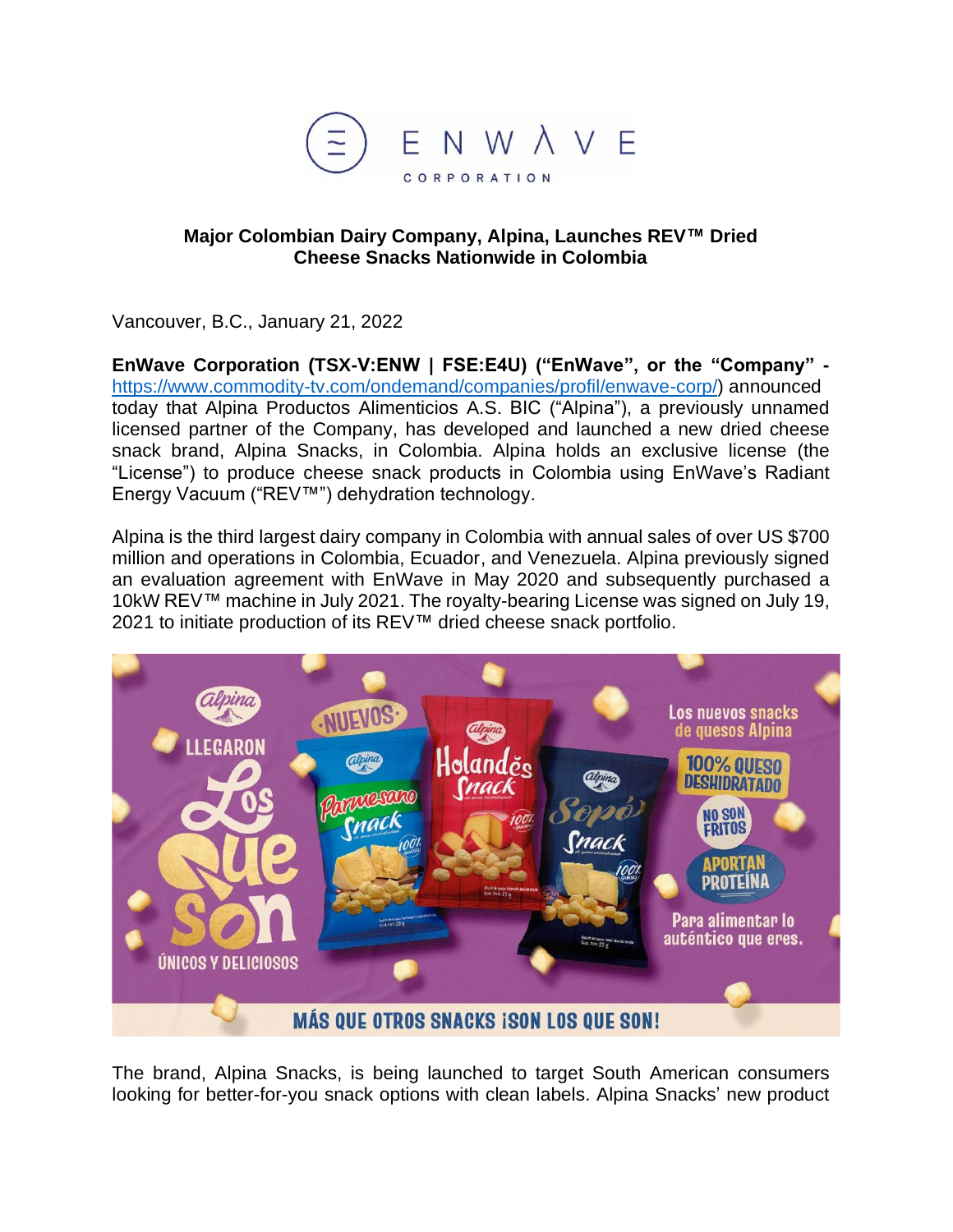contains only 100% dehydrated cheese. Three initial cheese flavours, Dutch (Edam), Parmesan, and Sopó, are being launched as part of the Alpina Snacks portfolio. Each variety provides - protein, is gluten-free and keto-friendly, contains no artificial ingredients and is produced without oil or frying. Alpina will leverage its extensive distribution network to gain placement in specialty health stores, airports, e-retailers, and e-commerce, in addition to traditional grocery retail distribution.

The exclusive right granted to Alpina to produce crunchy, shelf-stable cheese snacks in Colombia is pursuant to meeting certain minimum royalty and machine purchase order requirements. These new products will complement Alpina's existing broad portfolio of established dairy brands that are currently being sold throughout Colombia, Ecuador, and Venezuela.

EnWave's scalable and reliable REV™ technology can be used to produce shelf-stable snack products that are among the best in nutritional value, taste, texture, and colour. EnWave has signed 49 royalty-bearing commercial license agreements with companies that are bringing innovative new products to market using EnWave's patented dehydration technology.

## **About Alpina**

Alpina Productos Alimenticios S.A. BIC is the third largest dairy producing company in Colombia. With sales totaling over US \$700 million annually, the dairy, food, and beverage company operates in Colombia, Venezuela, Ecuador, and the United States. Its products include beverages, milk, baby food, desserts, cheeses, cream, butter and snacks. The company was founded in 1945 and is based in Bogotá, Colombia. To learn more about Alpina, visit their website at [alpina.com/.](https://www.alpina.com/)

# **About EnWave**

EnWave Corporation, a Vancouver-based advanced technology company, has developed a Radiant Energy Vacuum ("REV™") – an innovative, proprietary method for the precise dehydration of food and cannabis applications. The Company has developed patented methods for uniformly drying and decontaminating cannabis through the use of REV™ technology, shortening the time from harvest to high-quality, marketable cannabis products. EnWave also holds a robust intellectual property portfolio protecting several unique processes relating to specific food applications produced using vacuummicrowave technology.

REV™ technology's commercial viability has been demonstrated and is growing rapidly across several market verticals in the food, and pharmaceutical sectors, including legal cannabis. EnWave's strategy is to sign royalty-bearing commercial licenses with innovative, disruptive companies in multiple verticals for the use of REV™ technology. It has signed over fifty licenses to date in twenty countries worldwide. In addition to these licenses, EnWave established a Limited Liability Corporation, NutraDried Food Company, LLC, to manufacture, market, and sell REV™ dried snack products in North America, including the Moon Cheese® brand, as well as co-manufacture for third parties.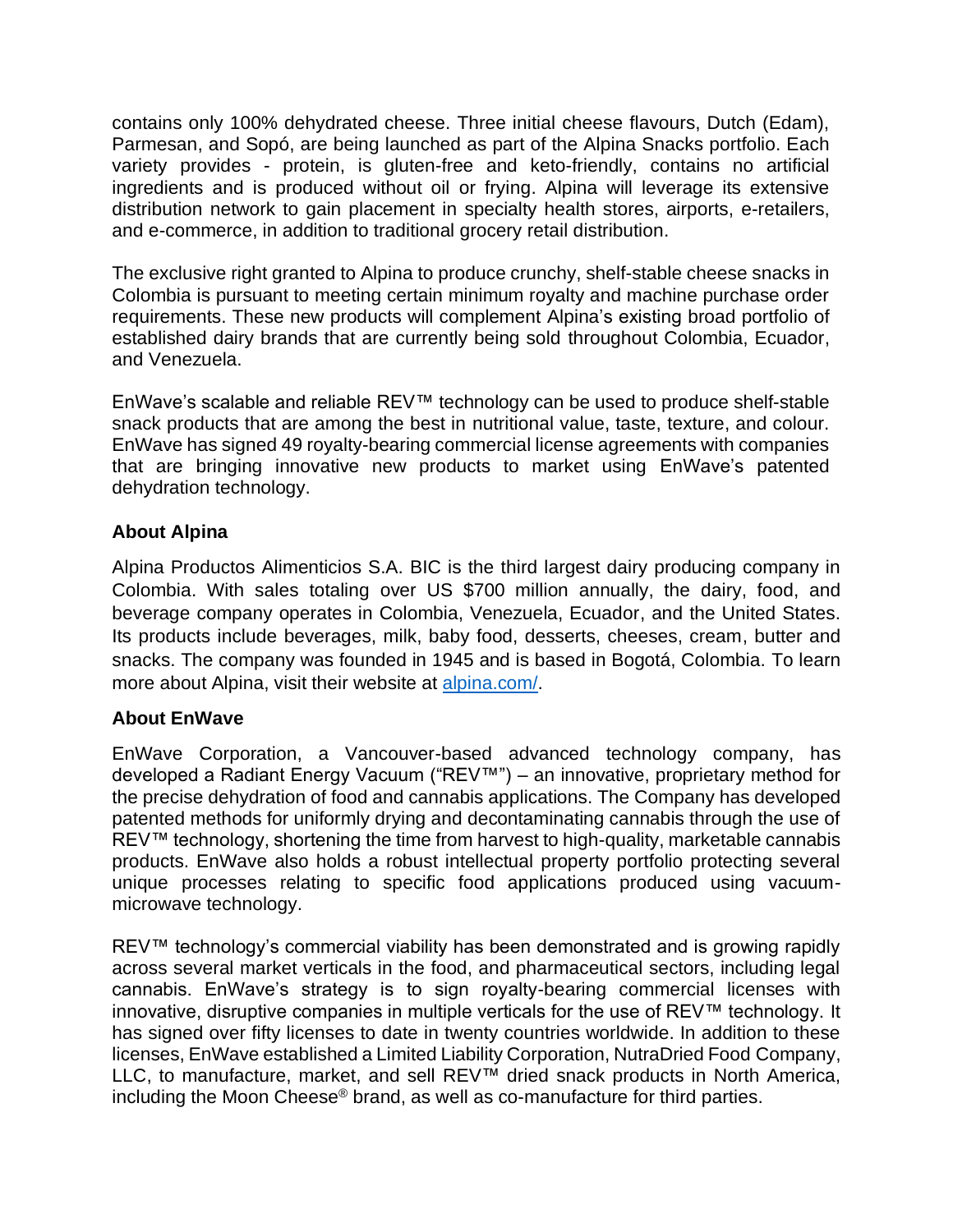EnWave has introduced REV™ as a disruptive dehydration platform in the food and cannabis sectors: faster and cheaper than freeze drying, with better end product quality than air drying or spray drying. EnWave currently offers two distinct commercial REV™ platforms:

- 1. *nutra*REV® which is a drum-based system that dehydrates organic materials quickly and at low cost, while maintaining high levels of nutrition, taste, texture, and colour; and,
- 2. *quanta*REV® which is a tray-based system used for continuous, high-volume lowtemperature drying.

EnWave is also active in the pharmaceutical industry through a joint development agreement with GEA Lyophil, a leader in GMP drying machinery.

More information about EnWave is available at [enwave.net.](http://www.enwave.net/)

## **EnWave Corporation**

Mr. Brent Charleton, CFA President and CEO

For further information:

Brent Charleton, CFA, President and CEO at +1 (778) 378-9616 E-mail: [bcharleton@enwave.net](mailto:bcharleton@enwave.net)

Dan Henriques, CPA, CA, CFO at +1 (604) 835-5212 E-mail: [dhenriques@enwave.net](mailto:dhenriques@enwave.net)

For Media Inquiries: Email: [media@enwave.net](mailto:media@enwave.net)

In Europe: Swiss Resource Capital AG Jochen Staiger [info@resource-capital.ch](mailto:info@resource-capital.ch) [www.resource-capital.ch](http://www.resource-capital.ch/)

*Safe Harbour for Forward-Looking Information Statements: This press release may contain forward-looking information based on management's expectations, estimates and projections. All statements that address expectations or projections about the future, including statements about the Company's strategy for growth, product development, market position, expected expenditures, and the expected synergies following the closing, are forward-looking statements. All third-party claims referred to in this release are not guaranteed to be accurate. All third-party references to market information in this release*